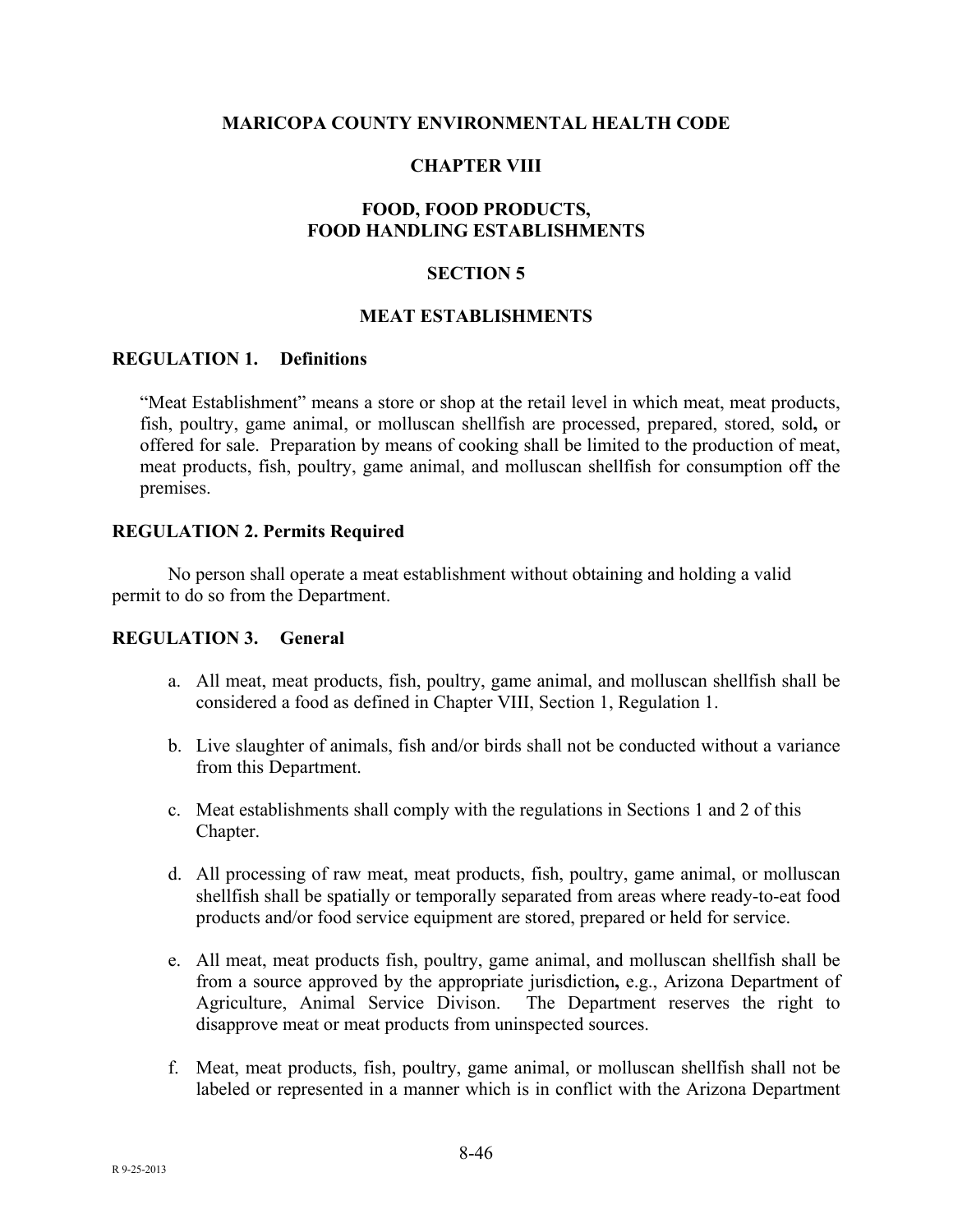Of Agriculture, Animal Service Division, meat and poultry inspection requirements or which would misrepresent the item to the consumer.

# **REGULATION 4. Refrigeration; Packaging; Transportation**

- a. The temperature of meat, meat products, fish, poultry, game animal, or molluscan shellfish requiring refrigeration shall not exceed 41°F. at any time. Frozen products shall be maintained at a temperature of not more than 0°F.
- b. All refrigerators, walk-in boxes, showcases, freezers and vehicles must be equipped with properly located, easily readable thermometers which are accurate within  $(\pm 2^{\circ}F)$ . two degrees fahrenheit.
- c. All trucks used for the delivery of meat, meat products, fish, poultry, game animal, or molluscan shellfish to a retail meat establishment shall be completely enclosed and shall be refrigerated so that the temperature of the products being transported shall not rise above 41°F. at any time. All meat, meat products, fish, poultry, wild game, or molluscan shellfish shall be transported in a manner that avoids exposure to dust, dirt, filth, or other deleterious substances. No meat or meat products, fish, poultry, game animal, or molluscan shellfish shall be laid directly on the floor of any truck.

# **REGULATION 5. Processed Meat and Meat Food Product Requirements for Meat Establishments**

- a. Miscellaneous raw beef products
	- (1) Chopped beef, ground beef. "Chopped Beef" or "Ground Beef" shall consist of chopped fresh and/or frozen beef with or without seasoning and without the addition of beef fat as such, shall not contain more than 30% fat, and shall not contain added water, binders, or extenders. When beef, cheek meat (trimmed beef cheeks) is used, in the preparation of chopped or ground beef, the amount of such cheek meat shall be limited to 25%, and if in excess of natural proportions its presence shall be declared on the label in the ingredient statement, and contiguous to the name of the product.
	- (2) Hamburger. "Hamburger" shall consist of chopped fresh and/or frozen beef with or without the addition of beef fat as such and/or seasoning, shall not contain more than 30% fat, and shall not contain added water, binders, or extenders. Beef cheek meat (trimmed beef cheeks) may be used in the preparation of hamburger only in accordance with the conditions prescribed in Paragraph (1) of this Section.
	- (3) (3) Beef patties. "Beef patties" shall consist of chopped fresh and/or frozen beef with or without the addition of beef fat as such and/or seasonings. Binders or extenders and/or partially defatted beef fatty tissue may be used without added water or with added water only in amounts such that the product's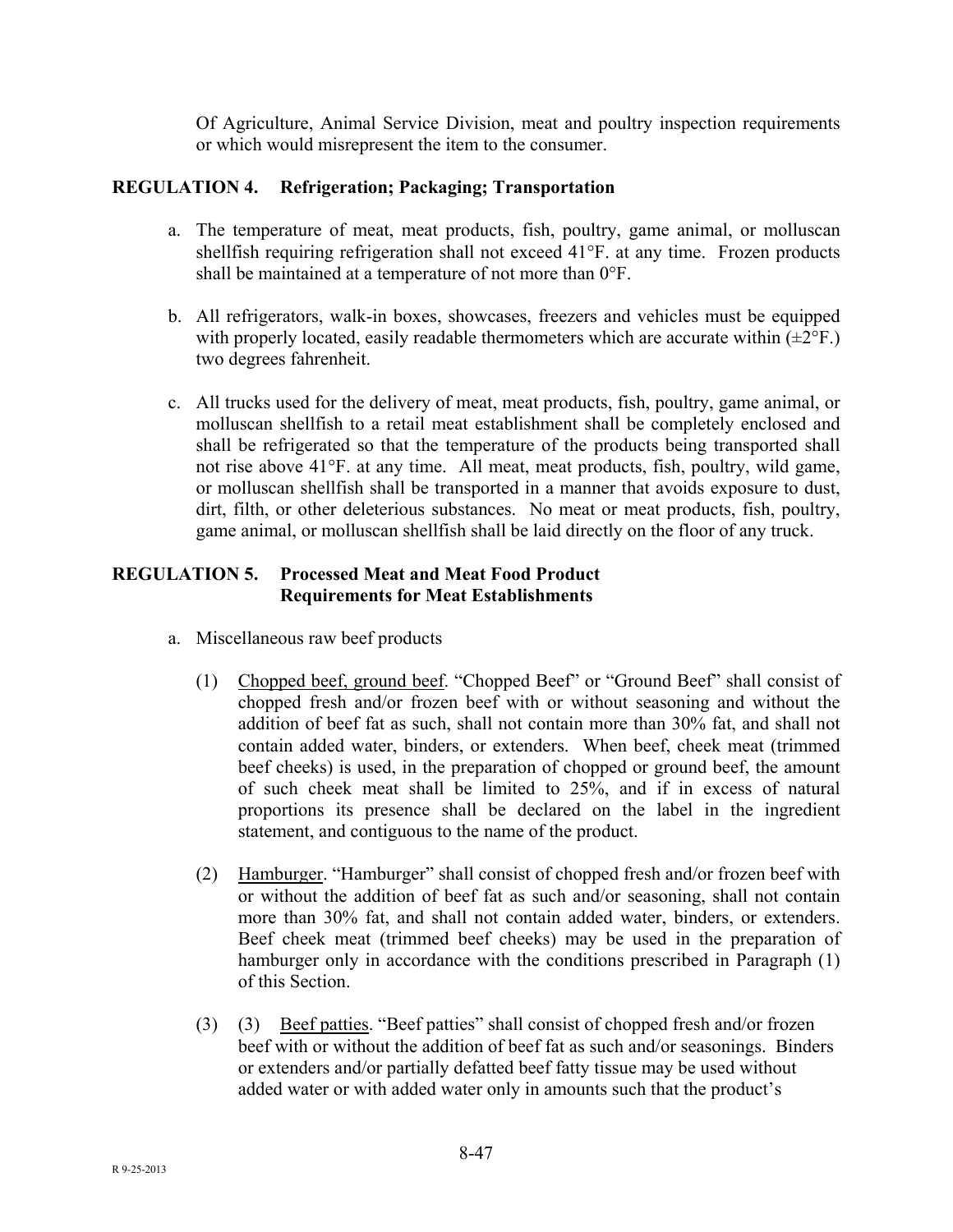characteristics are essentially that of a meat patty. These products must have an ingredient statement with all products used in order of predominance as in Paragraph f.

- (4) Fabricated steak. Fabricated beef steaks, veal steaks, beef and veal steaks, or veal and beef steaks, and similar products, such as those labeled "Beef Steak, Chopped, Shaped, Frozen", "Minute Steak, Formed, Wafer Sliced, Frozen", "Veal Steaks, Beef Added, Chopped-Molded-Cubed-Frozen, Hydrolyzed Plant Protein, and Flavoring" shall be prepared by comminuting and forming the product from fresh and/or frozen meat, with or without added fat, of the species indicated on the label. Such products shall not contain more than 30% fat and shall not contain added water, binders or extenders. Beef cheek meat (trimmed beef cheeks) may be used in the preparation of fabricated beef steaks only in accordance with the conditions prescribed in Paragraph (1) of this section.
- b. Fresh pork sausage. "Fresh pork sausage" is sausage prepared with fresh pork or frozen pork, or both, not including pork byproducts, and may be seasoned with condimental substances. It shall not be made with any lot of product which, in the aggregate, contains more than 50% trimmable fat, that is fat which can be removed by thorough, practicable trimming and sorting. To facilitate chopping or mixing, water or ice may be used in an amount not to exceed 3% of the total ingredients used.
- c. Chorizo. Pork must be treated to destroy trichinae or use certified pork. If total added moisture is more than 3% the product must be labeled "Imitation".
- d. Fresh beef sausage. "Fresh beef sausage" is sausage prepared with fresh beef or frozen beef, or both, not including beef byproducts, and may be seasoned with condimental substances. The finished products shall not contain more than 30% fat. To facilitate chopping or mixing, water or ice may be used in an amount not to exceed 3% of the total ingredients used.
- e. Breakfast sausage. "Breakfast sausage" is sausage prepared with fresh and/or frozen meat, or meat and meat byproducts and may be seasoned with condimental substances. It shall not be made with any lot of products which, in the aggregate, contains more than 50% fat which can be removed by thorough practicable trimming and sorting. To facilitate chopping or mixing, water or ice may be used in an amount not to exceed 3% of the total ingredients used. Extenders or binders are limited to 3 1/2% of the finished sausage.
- f. Pork products. All products with pork as an ingredient, except those customarily well cooked in the home, must be treated for the control of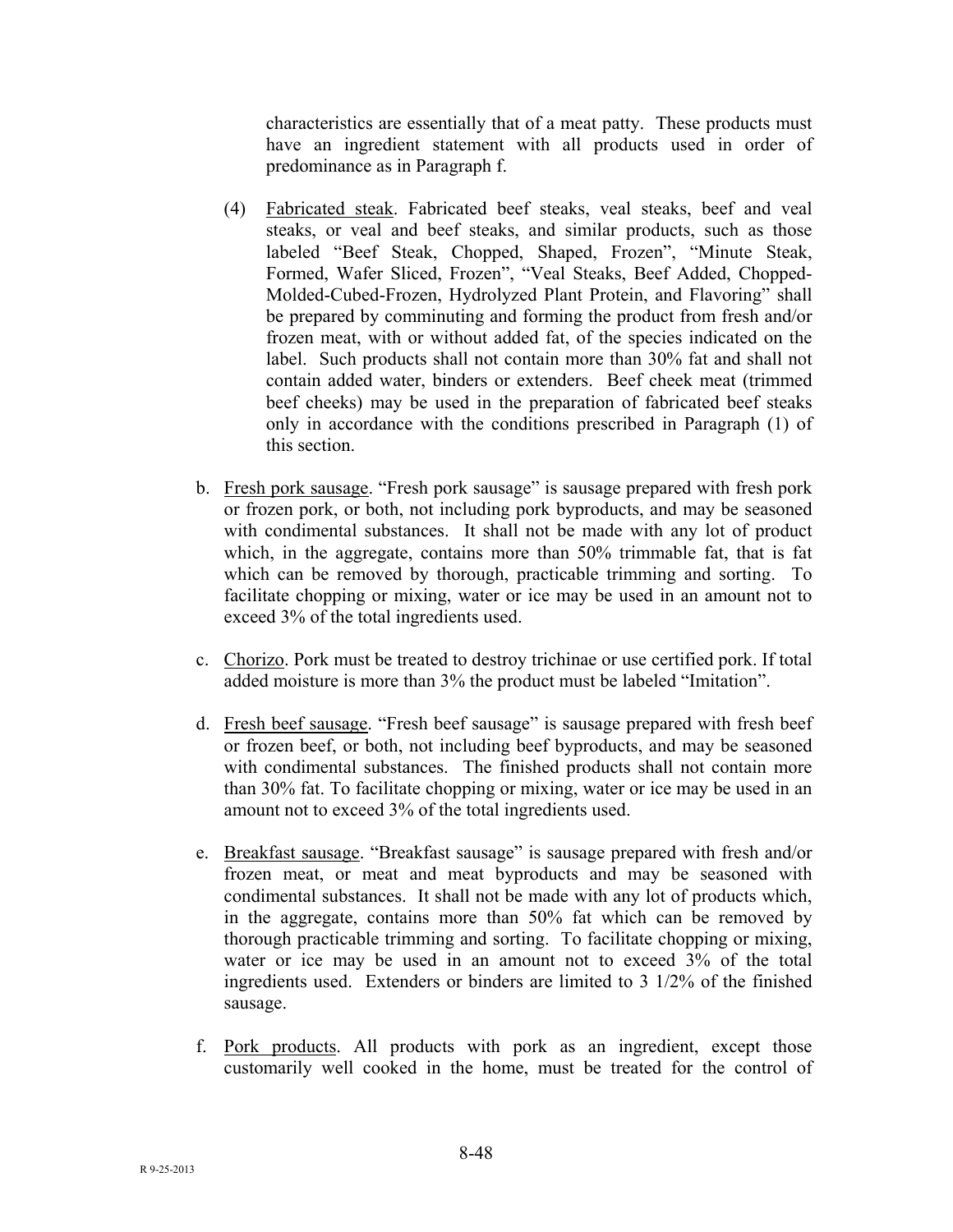trichinae. These products include all cooked and smoked sausage and pork products that may appear to be cooked. The treatment consists of heating to a minimum internal temperature of 137°F., or freezing as set forth in the following chart.

| Packages or pieces not | Not over 27" in |
|------------------------|-----------------|
| over 6" in thickness   | thickness       |
| Group 1 (days)         | Group 2 (days)  |
|                        |                 |
|                        | 20              |
|                        |                 |
|                        |                 |

- g. Cooked sausage. Frankfurter, frank, furter, hotdog, wiener, vienna, bologna, garlic bologna, knockwurst, and similar products.
	- (1) Frankfurter, frank, furter, hotdog, wiener, vienna, bologna, garlic bologna, knockwurst, and similar cooked sausages are comminuted, semi-solid sausages prepared from one or more kinds of raw skeletal muscle meat or raw skeletal muscle and raw or cooked poultry meat, and seasoned and cured, using one or more curing agents. They may or may not be smoked. The finished products shall not contain more than 30% fat. Water or ice, or both, may be used to facilitate chopping or mixing, or to dissolve the curing ingredients, but the sausage shall not contain more than 10% of added water. These sausage products may contain uncooked, cured pork from primal parts, which do not contain any phosphates. Such products may contain raw or cooked poultry meat not in excess of 15% of the total ingredients, excluding water, in the sausage. Such poultry meat ingredients shall be designated in the ingredient statement on the label of such sausage.
	- (2) Frankfurter, frank, furter, hotdog, wiener, vienna, bologna, garlic bologna, knockwurst, and similar cooked sausage that are labeled with the phrase "with byproducts" or "with variety meats" in the product name are comminuted, semi-solid sausages consisting of not less than 15% of one or more kinds of raw skeletal muscle meat with raw meat byproducts, or not less than 15% of one or more kinds of raw skeletal muscle meat with raw meat byproducts and raw or cooked poultry products; and seasoned and cured. They may or may not be smoked. Partially defatted pork fatty tissue or partially defatted beef fatty tissue, or a combination of both, may be used in an amount not exceeding 15% of the meat and meat byproducts or meat, meat byproducts and poultry products ingredients. The finished products shall not contain more than 30 percent fat. Water or ice, or both, may be used to facilitate chopping or mixing or to dissolve the curing and seasoning ingredients, but the sausage shall contain no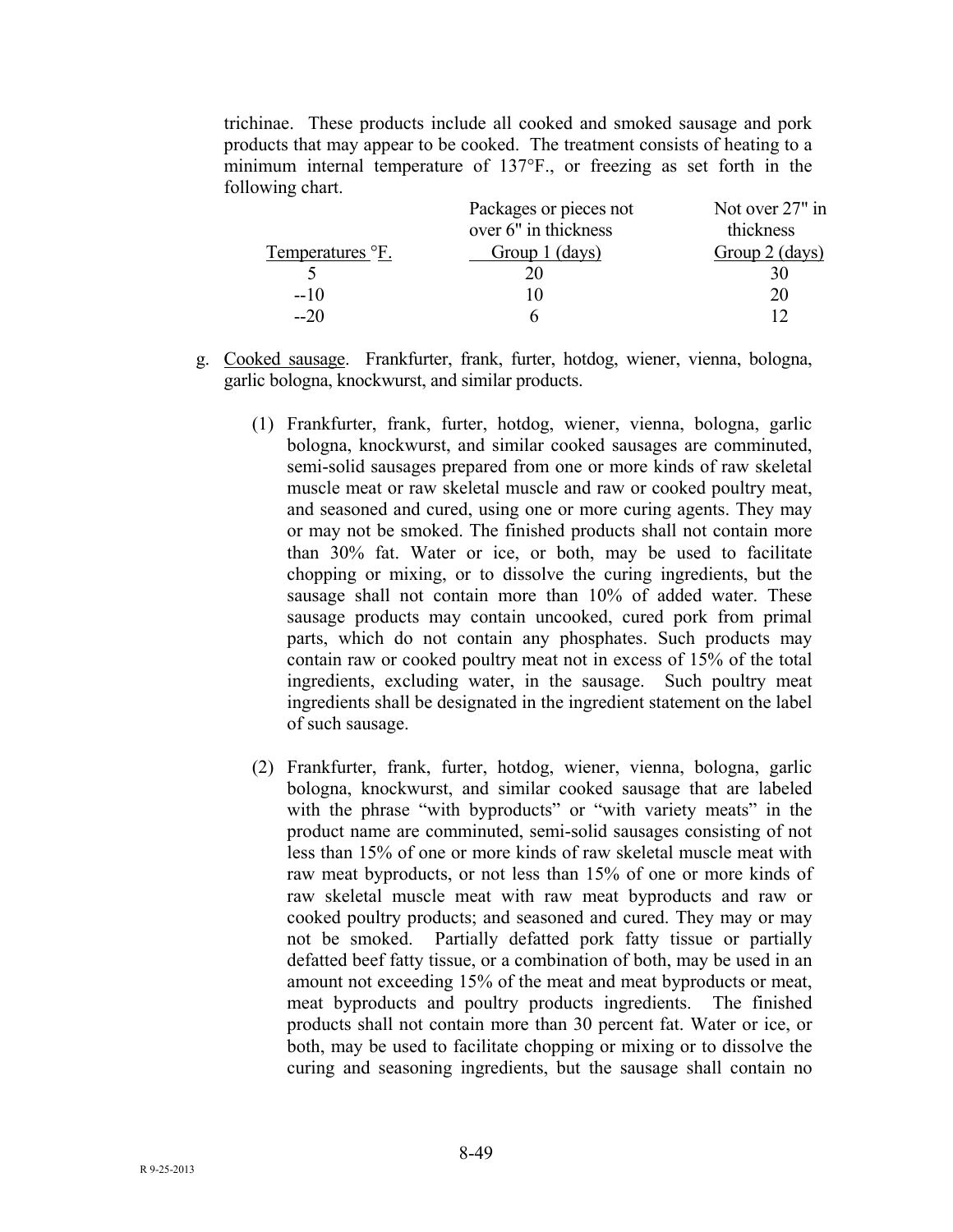more than 10 percent of added water. These sausage products may contain uncooked, cured pork, which does not contain any phosphates, or contain only approved phosphates. These sausage products may contain poultry products, individually or in combination, not in excess of 15% of the total ingredients, excluding water, in the sausage. Such poultry products shall not contain kidneys or sex glands. The amount of poultry skin present in the sausage must not exceed the natural proportion of skin present on the whole carcass of the kind of poultry used in the sausage. The poultry products used in the sausage shall be designated in the ingredient statement on the label of such sausage. Meat byproducts used in the sausage shall be designated individually in the ingredient statement on the label for such sausage.

- (3) A cooked sausage as defined in Paragraph (1) of this section shall be labeled by its generic name, e.g., frankfurter, frank, furter, hotdog, wiener, vienna, bologna, garlic bologna, or knockwurst. Sausage products within Paragraph 1 that are prepared with meat from a single species of cattle, sheep, swine, or goats shall be labeled with the term designating the particular species in conjunction with the generic name, e.g., "beef frankfurter".
- (4) A cooked sausage as defined in Paragraph (2) of this section shall be labeled by its generic name, e.g., frankfurter, frank, furter, hotdog, wiener, vienna, bologna, garlic bologna, or knockwurst, in conjunction with the phrase "with byproducts" or "with variety meats" with such supplemental phrase shown in a prominent manner directly contiguous to the generic name and in the same color on an identical background.
- (5) With appropriate labeling such as "Frankfurter, Calcium Reduced Dried Skim Milk Added", or "Bologna, with Byproducts (or Variety Meats), Soy Flour Added", one or more of the following binders may be used in cooked sausage otherwise complying with Paragraphs (1) and (2) of this section: Dried milk, calcium reduced dried skim milk, nonfat dry milk, cereal, vegetable starch, starchy vegetable flour, soy flour, soy protein concentrate, and isolated soy protein, provided such ingredients, individually or collectively, do not exceed 3 1/2% of the finished product, except that 2% of isolated soy protein shall be deemed to be the equivalent of 3 1/2% of any one or more of the other binders.
- (6) Cooked sausages shall not be labeled with terms such as "All Meat" or "All (species)", or otherwise to indicate they do not contain nonmeat ingredients or are prepared only from meat. Sodium nitrate,